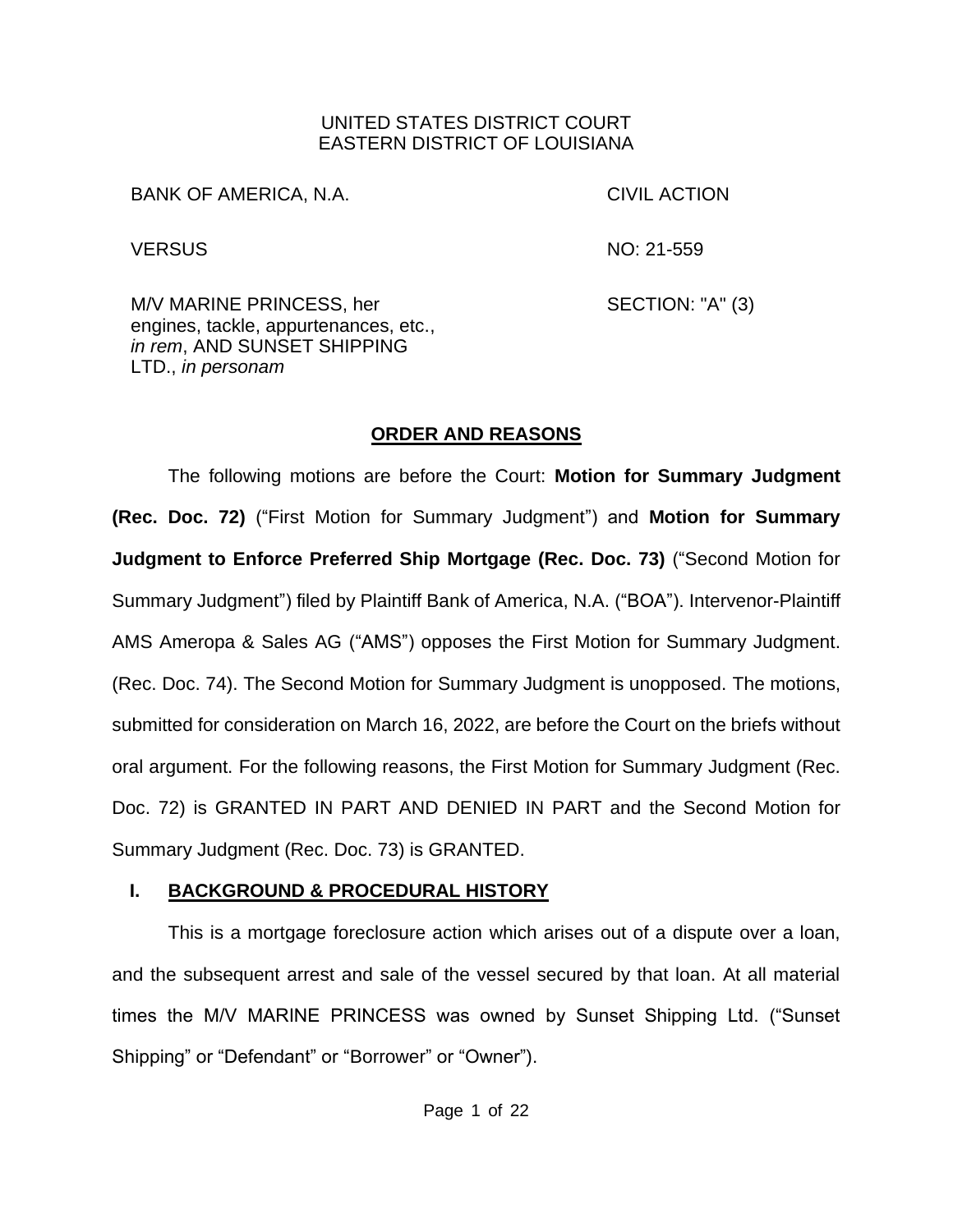On April 15, 2014, Sunset Shipping entered into a loan agreement with Plaintiff BOA's predecessor-in-interest, Crédit Agricole Corporate and Investment Bank ("Crédit Agricole"), under which a secured loan facility in the amount of \$27,700,000 was made available to Sunset Shipping Ltd. and Dawn Shipping Ltd. as borrowers to be divided into two tranches of \$13,850,000 each, for the purpose of permitting borrowers to refinance their indebtedness with respect to the M/V MARINE PRINCESS and her sister vessel the M/V MARINE PRINCE. (Rec. Doc. 21 at ¶ 7). The borrowers' liability under the loan agreement for the indebtedness is joint and several.

On May 12, 2014, a First Preferred Marshall Islands Mortgage was entered into between Crédit Agricole and Sunset Shipping as security for the indebtedness that Sunset Shipping assumed under the loan agreement. (Rec. Doc. 21-2). The mortgage was recorded that same day. (*Id.* at p. 28).

On March 4, 2021, Crédit Agricole assigned all rights and obligations arising from the loan agreement together with the first preferred mortgage to Plaintiff BOA. (Rec. Docs. 21-2 & 21-3). That day, the assignments were duly registered with the Office of the Maritime Administrator of the Republic of the Marshall Islands. (Rec. Doc. 21-5).

Sunset Shipping admittedly breached the loan agreement secured by the preferred ship mortgage by not making timely payments of principal as required by Clause 6.1 of the loan. (Rec. Doc. 75 at p. 1; Rec. Doc. 21 at p. 4). BOA and/or Crédit Agricole sent notices of default and reservation of rights to Sunset Shipping. (Rec. Doc. 21-6). Sunset Shipping failed to remedy its material breaches of the loan, which constituted continuing events of default under the loan. On April 27, 2021, pursuant to Clause 21.2 of the loan, BOA accelerated the loan. (Rec. Doc. 21-7).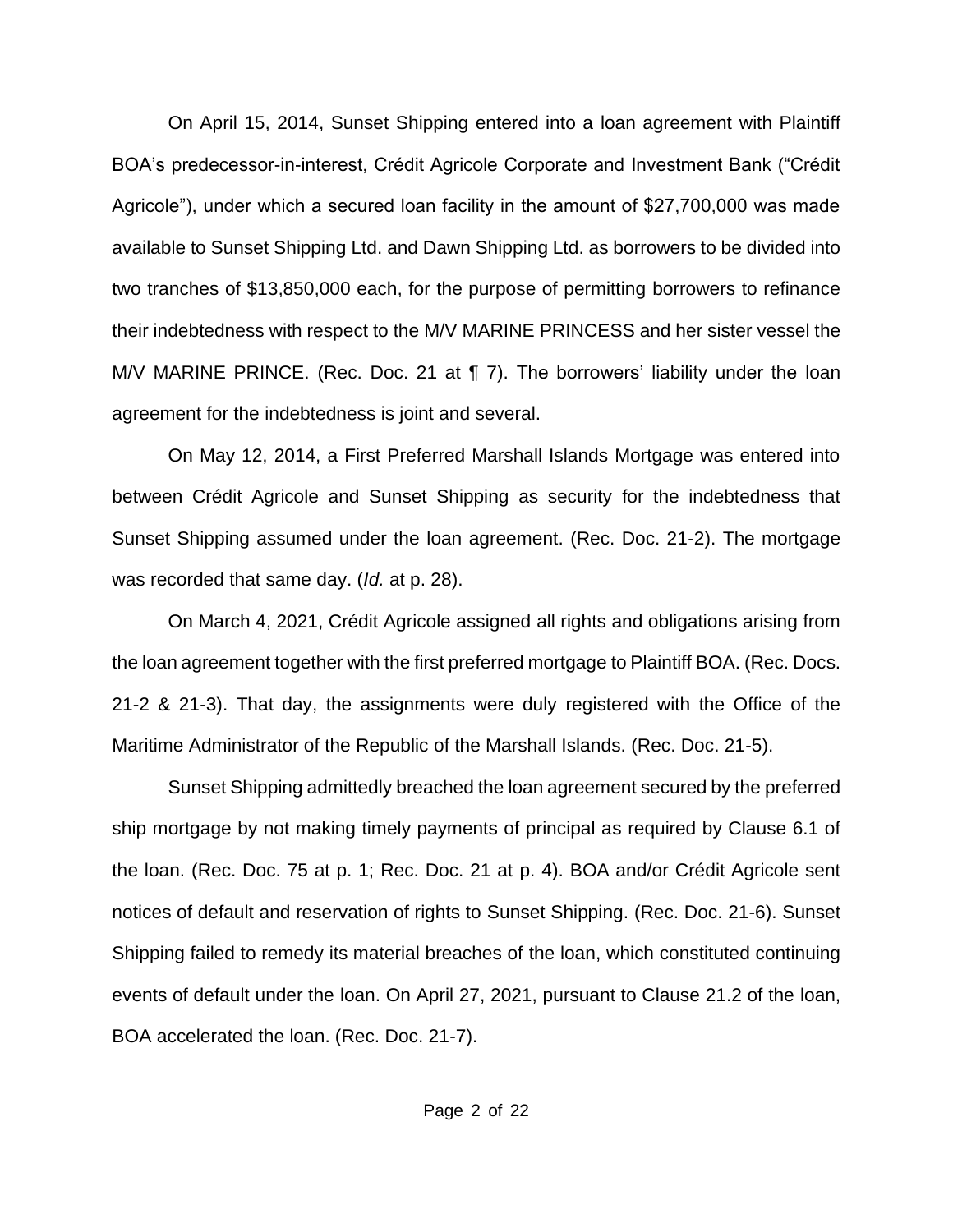All accrued interest and all other amounts accrued or owing under the financial documents and all other outstanding indebtedness were immediately due and payable as of April 27, 2021. Thus, as of April 27, 2021, Sunset Shipping is in default in the amount of at least \$27,355,187.43, inclusive of accrued and default interest due and owing under the loan, and net of contractually agreed offsets.<sup>1</sup> BOA claims that it is entitled to exercise the rights afforded to it under the loan agreement and the first preferred mortgage to recover that amount.

BOA filed this action against the MARINE PRINCESS, her engines, tackle, apparel, etc. *in rem*, and Sunset Shipping *in personam*, stating an admiralty and maritime claim within the meaning of Rule 9(h) of the Federal Rules of Civil Procedure. (Rec. Doc. 1, Verified Complaint & Rec. Doc. 21, First Supplemental and Amended Verified Complaint). Specifically, BOA sought to enforce its preferred ship mortgage lien *in rem*  against the vessel, to arrest the property of Sunset Shipping pursuant to the mortgage, and for judgment against Sunset Shipping *in personam* under the mortgage. (*Id.*).

The MARINE PRINCESS was arrested on March 19, 2021, pursuant to process issued by this Court. (Rec. Doc. 7, Order). On September 21, 2021, AMS filed an intervening complaint, asserting a claim against Sunset Shipping, *in personam*, for its alleged breach of the parties' charter party agreement, and a claim *in rem* against the MARINE PRINCESS, seeking judgment against the vessel and the arrest thereof under Supplemental Rule C of the Federal Rules of Civil Procedure. (Rec. Doc. 28). According to AMS's complaint, AMS is the time charterer of the MARINE PRINCESS pursuant to a

 $1$  Liability under the loan agreement for the indebtedness is joint and several. Therefore, Sunset Shipping is liable for the entire amount owed under the loan agreement. (Rec. Doc. 21-1).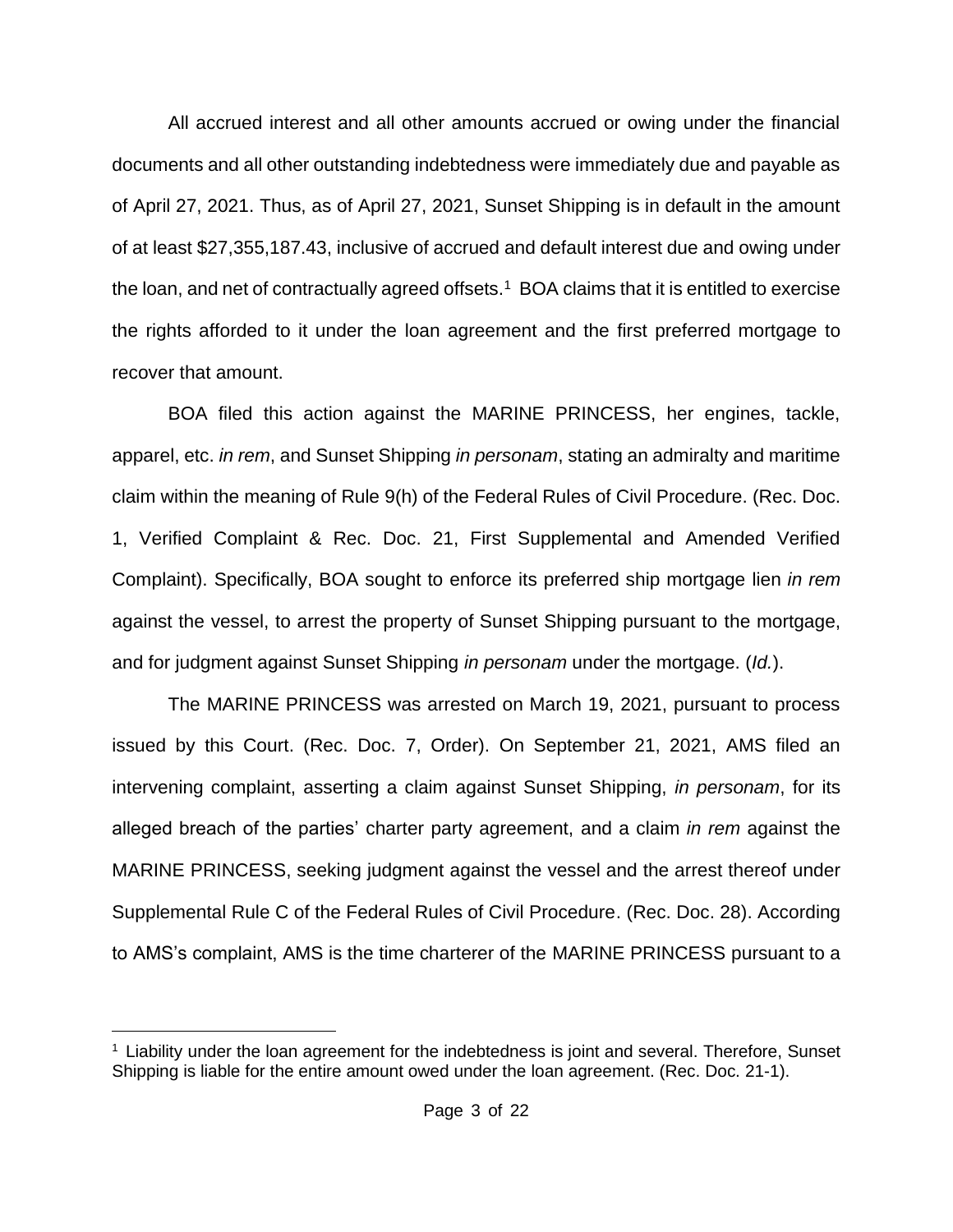time charter party dated March 15, 2018, entered into with Sunset Shipping. (Rec. Doc.

28). AMS provided the following excerpts from the charter party:

- Line 16 Charterers to have liberty to sublet the vessel for all or any part of the time covered by this Charter . . .
- Clause 3 Charterers, at the port of delivery, and the Owners, at the port of re-delivery, shall take over and pay for all fuel . . .
- Clause 18 Charterers to have a lien on the Ship for all monies paid in advance and not earned, and any overpaid hire or excess deposit to be repaid at once . . .
- Clause 54 Should the vessel be arrested during the currency of this Charter Party at the suit of any person having or purporting to have a claim against or any interest in the vessel, hire under this Charter Party shall not be payable in respect of any period during which the vessel is not fully at Charterers' disposal and any expenses directly related to the vessel shall be for Owners' account. . . .

(*Id.* at p. 3). AMS stated that the charter party agreement is governed by English law and provides for arbitration in London. (*Id.* at p. 6). AMS further stated that, at the time of filing,

AMS had initiated arbitration proceedings in London against Sunset Shipping. (*Id.*).

AMS claims that, as a result of Sunset Shipping's actions and inactions, including its failure to make payments, AMS has not been provided with the intended use of the vessel as contemplated by the charter party. Specifically, AMS alleges it suffered financial loss of profit in the amount of \$2,910,357.90 under the sub-charter party that AMS entered into on March 11, 2021, prior to the vessel's arrest on March 19, 2021. (*Id.* at p. 3). According to AMS, AMS was unable to deliver the vessel to the sub-charterers because of Sunset Shipping's actions and inactions, and the sub-charterers canceled the subcharter party. (*Id.)* AMS also claims to have incurred the following losses: the value of the bunkers on board at time of completion of discharge (\$274,764.80), overpaid hire and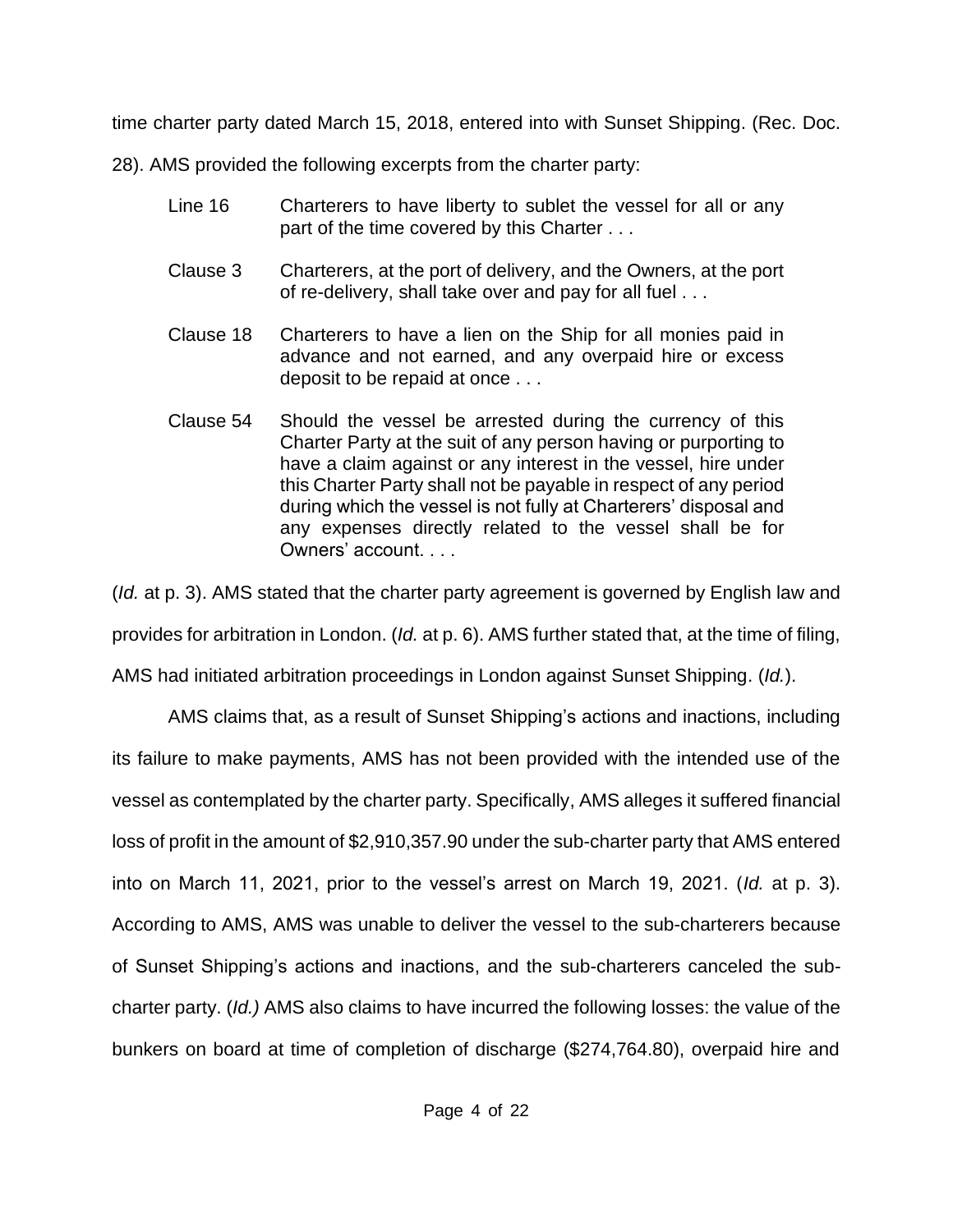CVE paid to Sunset Shipping (\$84,421.16), pilotage fees incurred in connection with the vessel's arrest (\$5,307.12), and any further sums that may be claimed later. (*Id.* at pp. 4– 5). AMS argues that the failure of Sunset Shipping to fulfill its obligations set out in the charter party constitutes a breach of a maritime contract, giving rise to a maritime lien on the vessel that AMS is entitled to foreclose upon.

Ultimately, security for the MARINE PRINCESS's release was not posted and on January 5, 2022, the Court ordered the interlocutory sale of the vessel to take place on February 3, 2022. (Rec. Docs. 54 & 56).

On January 28, 2022, prior to the judicial sale of the vessel, AMS filed an Emergency Motion for Order to Amend Warrant and Order of Interlocutory Sale (Rec. Doc. 57) asking the Court to amend its Orders to exclude the bunkers of fuel oil aboard the vessel. The Court denied AMS's motion, reasoning that the complaint in intervention asserts claims against all of the vessel's equipment and that AMS's ownership interest in the bunkers, if any, is sufficiently protected by its intervenor claims. (Rec. Doc. 66). To the extent that AMS has any ownership interest in the fuel bunkers, the Court stated that AMS's share of the proceeds of the sale can be calculated at a later date. (*Id.*). The Court also found that the warrant of arrest correctly included the bunkers because BOA filed a verified complaint to enforce a maritime lien and persuasive authority indicates that the lien includes the entire vessel, as well as the equipment that is an integral part of the vessel's navigation and operation, even if owned by someone other than the vessel owner. (*Id.*).

On February 3, 2022, the vessel was sold at an auction conducted by the U.S. Marshal's Service, as is where is, with no warranties, free and clear of all liens,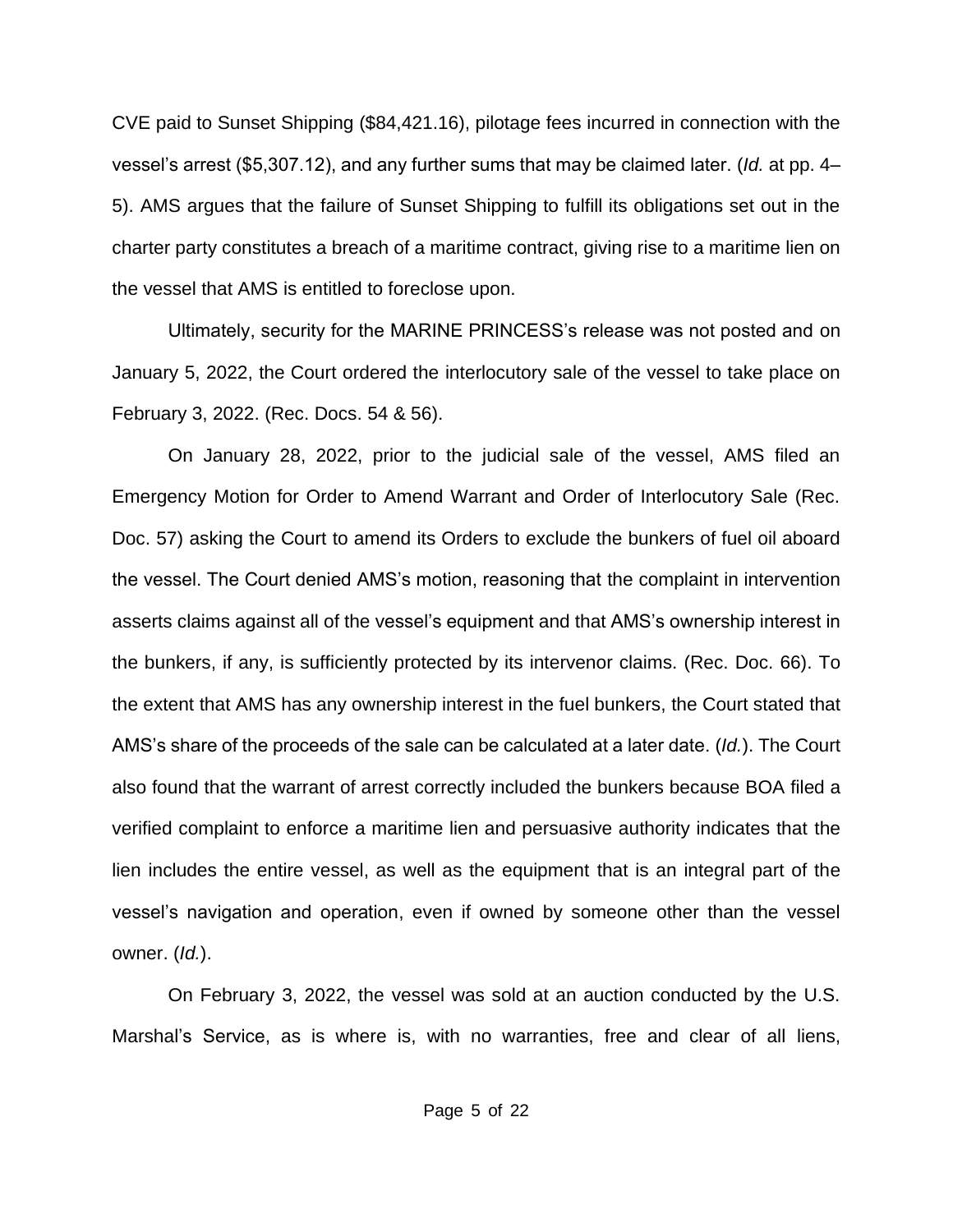encumbrances, and pre-existing claims on the vessel, whether recorded or otherwise, to Clearwater Transport Ltd. C/O Lila Global Liberia for \$16.4 million. (Rec. Doc. 67). The Court confirmed the sale on February 17, 2022. (Rec. Doc. 71). The proceeds from the sale of the MARINE PRINCESS, exclusive of the Marshal's fees and commission, are now deposited in the registry of the Court. Notably, the proceeds will not satisfy both BOA's and AMS's interests.

On February 21, 2022, BOA filed its First Motion for Summary Judgment on the issue of whether AMS has valid maritime liens about the MARINE PRINCESS. (Rec. Doc. 72). According to BOA, AMS does not hold a valid maritime lien for breach of a charter party because the charter party in question calls for the application of English law, and English law does not recognize such a lien. BOA adds that AMS cannot claim a lien for the bunkers on the vessel because AMS did not physically supply the bunkers and because, as charterer of the vessel with full knowledge of the "no lien clause" in the charter party<sup>2</sup> and control of the vessel's destiny, AMS cannot create a lien in its own favor. Lastly, BOA argues that, even if AMS holds the alleged liens, the liens are outranked by BOA's foreign preferred ship mortgage.

AMS opposes the motion arguing that AMS has maritime liens against the vessel and that, by virtue of these liens, AMS should be afforded process to assert its claims. (Rec. Doc. 74). AMS further argues that BOA should not be able to avail itself of the terms of AMS and Sunset Shipping's contract because that would amount to an unjust

 $2$  BOA admits that it has not seen the actual charter party between AMS and Sunset Shipping because neither party to the contract has provided it. However, BOA notes that AMS relies on the charter party for its "full terms and effects," and BOA has never seen a charter party without a "no lien" clause. (Rec. Doc. 72-3 at p. 6).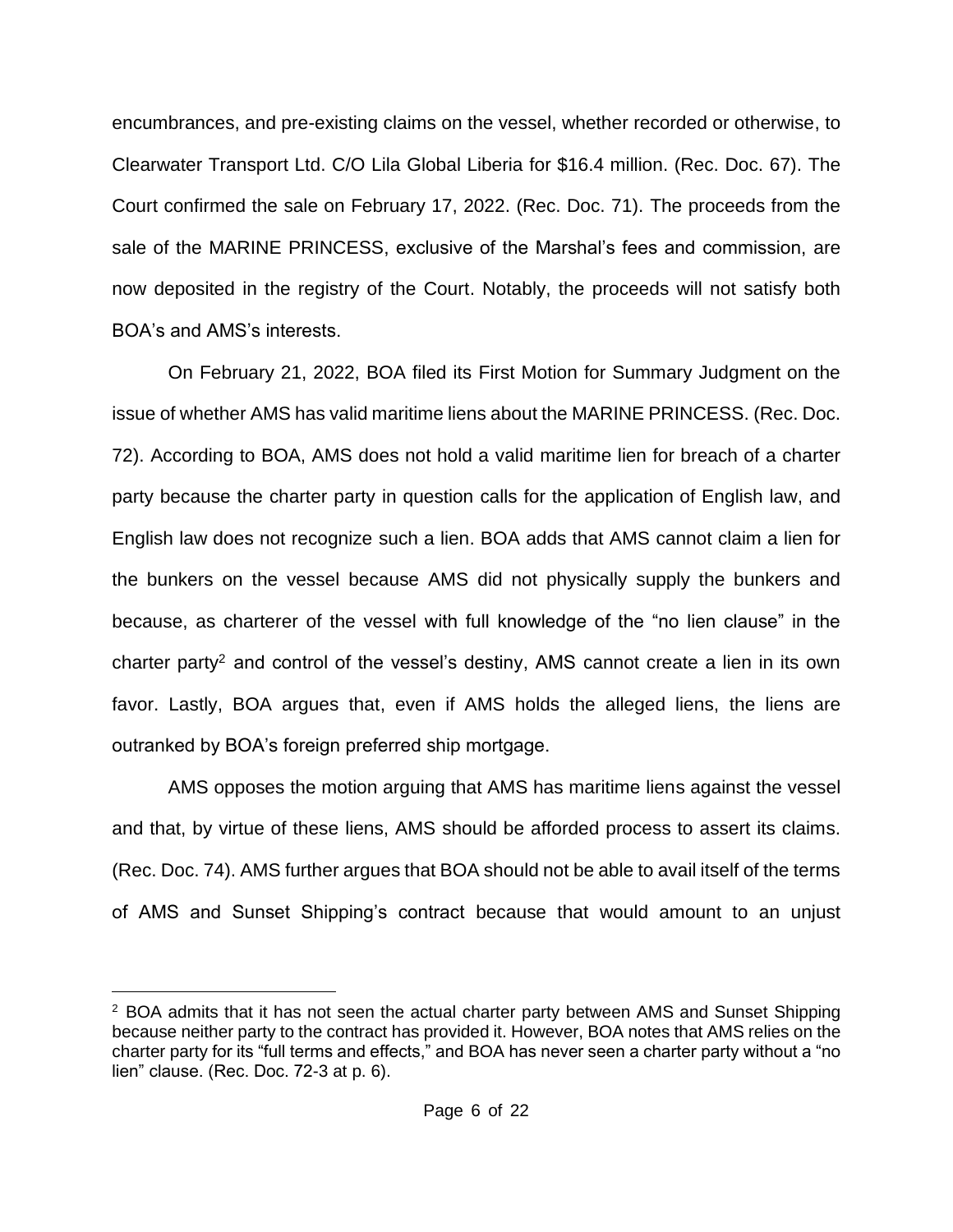enrichment. AMS states that the following facts are contested: (1) whether BOA has an interest in the bunkers that is superior to the interests of AMS as charterer and owner of the bunkers and (2) whether the proceeds from the sale of those bunkers should be divested from the judicial proceeds of the sale and distributed back to AMS as owners of the bunkers before ranking the competing maritime liens. (Rec. Doc. 74-1).

On March 1, 2022, BOA filed its Second Motion for Summary Judgment (Rec. Doc. 75) on the issue of whether BOA has a valid preferred ship mortgage. BOA seeks a judgment recognizing and enforcing its preferred ship mortgage on the MARINE PRINCESS. No parties oppose the motion. In fact, Sunset Shipping filed a response conceding that BOA has a valid preferred ship mortgage upon the vessel, that Sunset Shipping failed to make timely payments under the loan agreement secured by that mortgage, and that BOA is entitled to enforce its preferred mortgage lien against the vessel in the amount of \$27,355,187.43, inclusive of accrued and default interest as of April 27, 2021. (Rec. Doc. 75).

The Court considers BOA's motions below.

### **II. SUMMARY JUDGMENT STANDARD**

Summary judgment is appropriate only if "the pleadings, depositions, answers to interrogatories, and admissions on file, together with the affidavits, if any," when viewed in the light most favorable to the non-movant, "show that there is no genuine issue as to any material fact." *TIG Ins. Co. v. Sedgwick James*, 276 F.3d 754, 759 (5th Cir. 2002) (citing *Anderson v. Liberty Lobby, Inc.*, 477 U.S. 242, 249-50 (1986)). "[A] dispute about a material fact is 'genuine' . . . if the evidence is such that a reasonable jury could return a verdict for the nonmoving party." *In re Taxotere (Docetaxel) Prod. Liab. Litig.*, 994 F.3d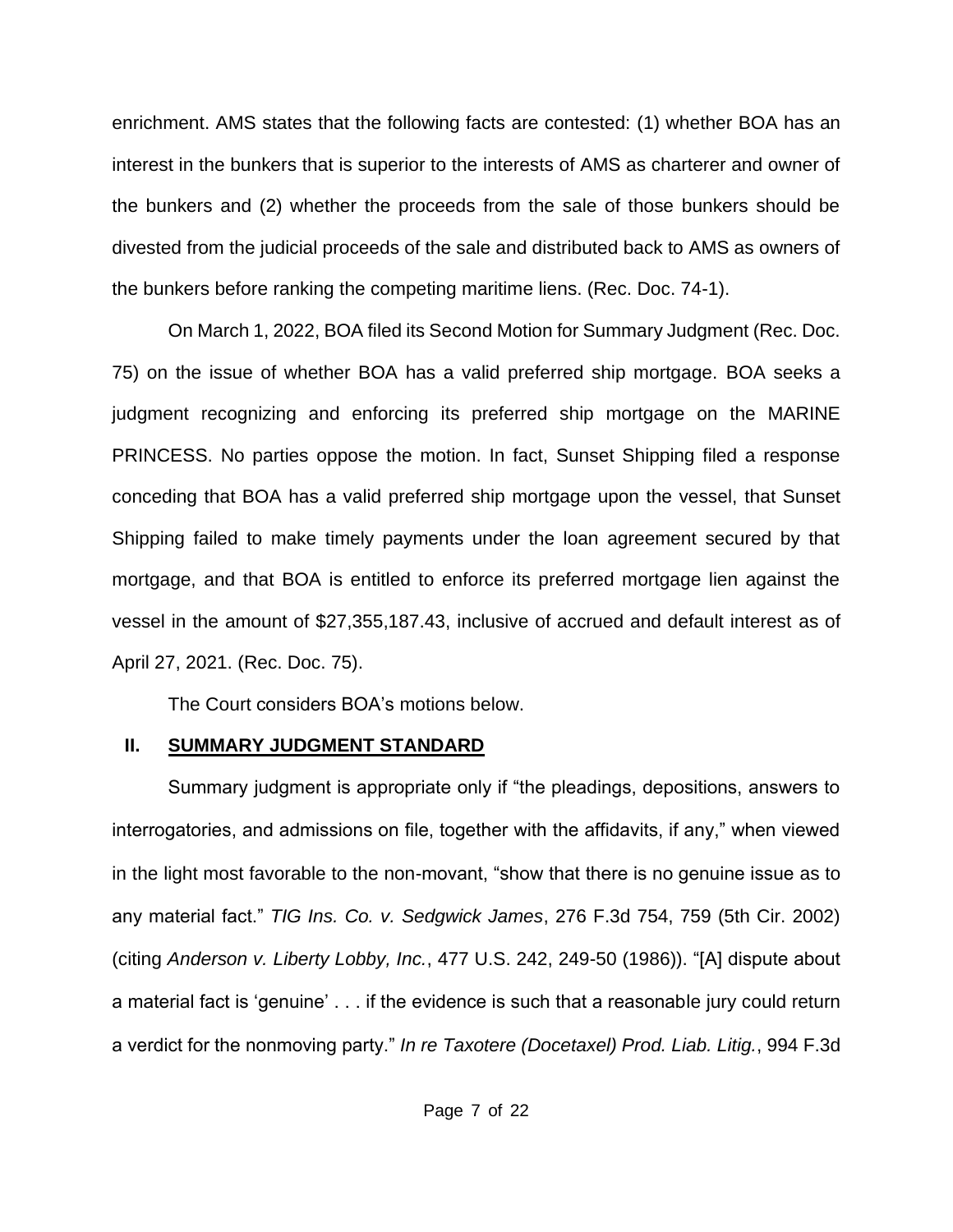704, 707–08 (5th Cir. 2021) (quoting *Anderson*, 477 U.S. at 248). The court must draw all justifiable inferences in favor of the non-moving party. *Sedgwick James*, 276 F.3d at 759 (citing *Anderson*, 477 U.S. at 255).

"If the moving party meets the initial burden of showing that there is no genuine issue of material fact, the burden shifts to the non-moving party to produce evidence or designate specific facts showing the existence of a genuine issue for trial." *Engstrom v. First Nat'l Bank of Eagle Lake*, 47 F.3d 1459, 1462 (5th Cir. 1995). Summary judgment is appropriate if the non-movant "fails to make a showing sufficient to establish the existence of an element essential to that party's case." *Celotex Corp. v. Catrett*, 477 U.S. 317, 324 (1986). Conclusory allegations and denials, speculation, improbable inferences, unsubstantiated assertions, and legalistic argumentation do not adequately substitute for specific facts showing a genuine issue for trial. *Sedgwick James*, 276 F.3d at 759 (*citing SEC v. Recile*, 10 F.3d 1093, 1097 (5th Cir. 1993)). The district court has no duty to survey the entire record in search of evidence to support a non-movant's position. Id. (citing *Forsyth v. Barr*, 19 F.3d 1527, 1537 (5th Cir. 1992); *Nissho-Iwai Am. Corp. v. Kline*, 845 F.2d 1300, 1307 (5th Cir. 1988)).

#### **III. DISCUSSION**

Under the Commercial Instruments and Maritime Liens Act, 46 U.S.C. § 31301 *et seq.*, (hereinafter referred to as "CIMLA" or "The Act"), on judicial sale in the enforcement of a ship mortgage, the foreign preferred ship mortgage lien takes priority over all other claims against a vessel except for expenses and fees allowed by the court, costs imposed by the court (collectively referred to as "*custodia legis*"), preferred maritime liens, and maritime liens for necessaries provided in the United States. 46 U.S.C.§ 31326(b); *Bank*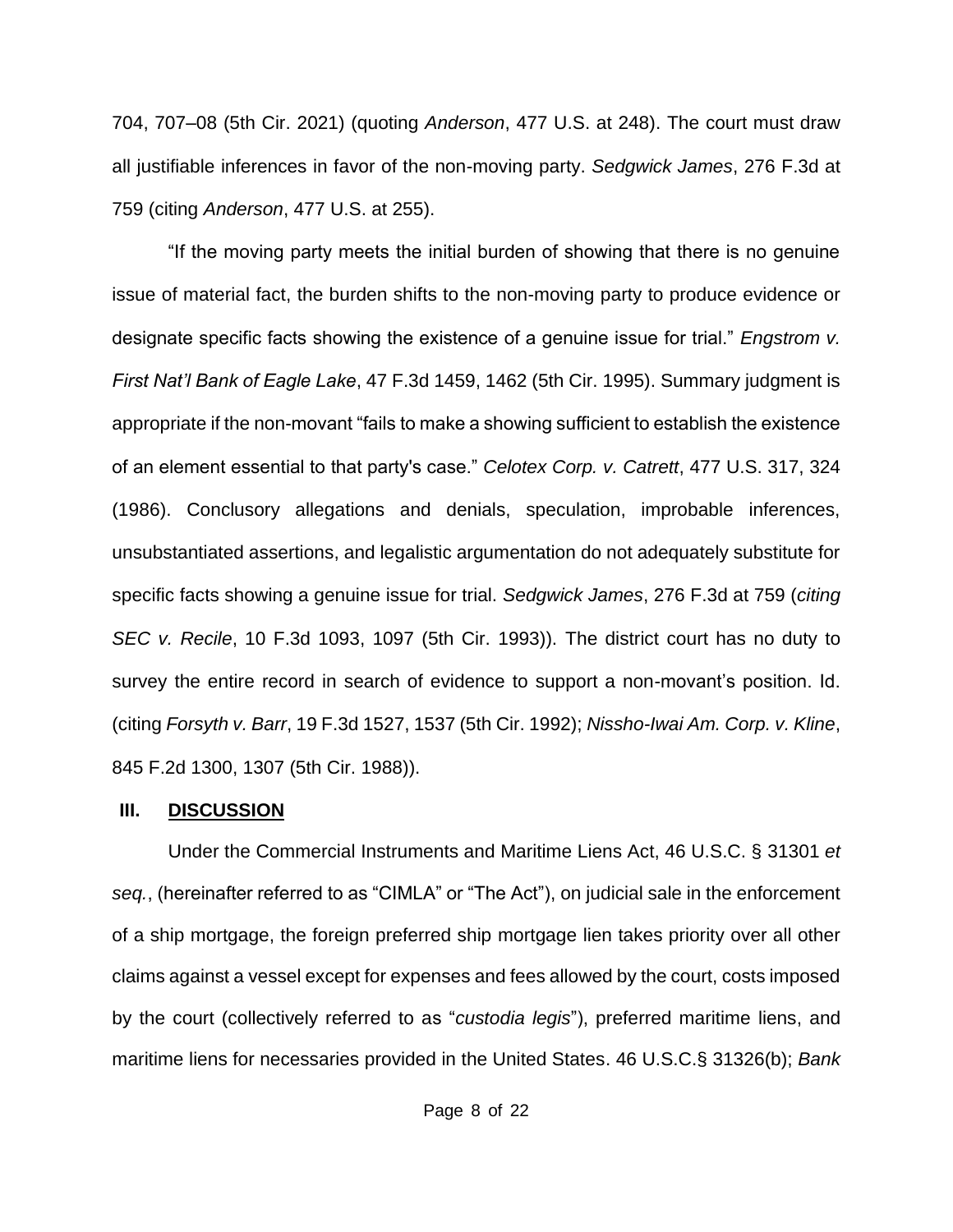*One v. MR. DEAN MV*, 293 F.3d 830, 832 (5th Cir. 2002). Accordingly, when a foreign

preferred ship mortgage is involved, the following ranking of liens is applicable:

(1) *custodia legis*;

(2) preferred maritime liens;

(3) preferred ship mortgages (U.S. flag vessels);

(4) other maritime contract liens that accrue after the filing of a preferred ship mortgage (U.S. flag vessel) and prior to a foreign preferred ship mortgage (however, liens for all necessaries provided in the United States have priority over foreign preferred ship mortgages irrespective of the time they arose);

(5) foreign preferred ship mortgages; and

(6) maritime contract liens (excluding those for necessaries provided in the United States, which have priority over a foreign preferred ship mortgage).

Robert Force, 2d *Admiralty and Maritime Law* (2013) at pp. 182–83. Section

31301(5) defines a "preferred maritime lien" as a maritime lien on a vessel:

(A) arising before a preferred mortgage was filed under section 31321 of this title;

(B) for damage arising out of maritime tort;

(C) for wages of a stevedore when employed directly by a person listed in section 31341 of this title;

(D) for wages of the crew of the vessel;

(E) for general average; or

(F) for salvage, including contract salvage;

46 U.S.C. § 31301(5).

In order to determine whether BOA or AMS is entitled to the funds in the registry

of the Court and, if both are entitled, the appropriate ranking order, this Court must first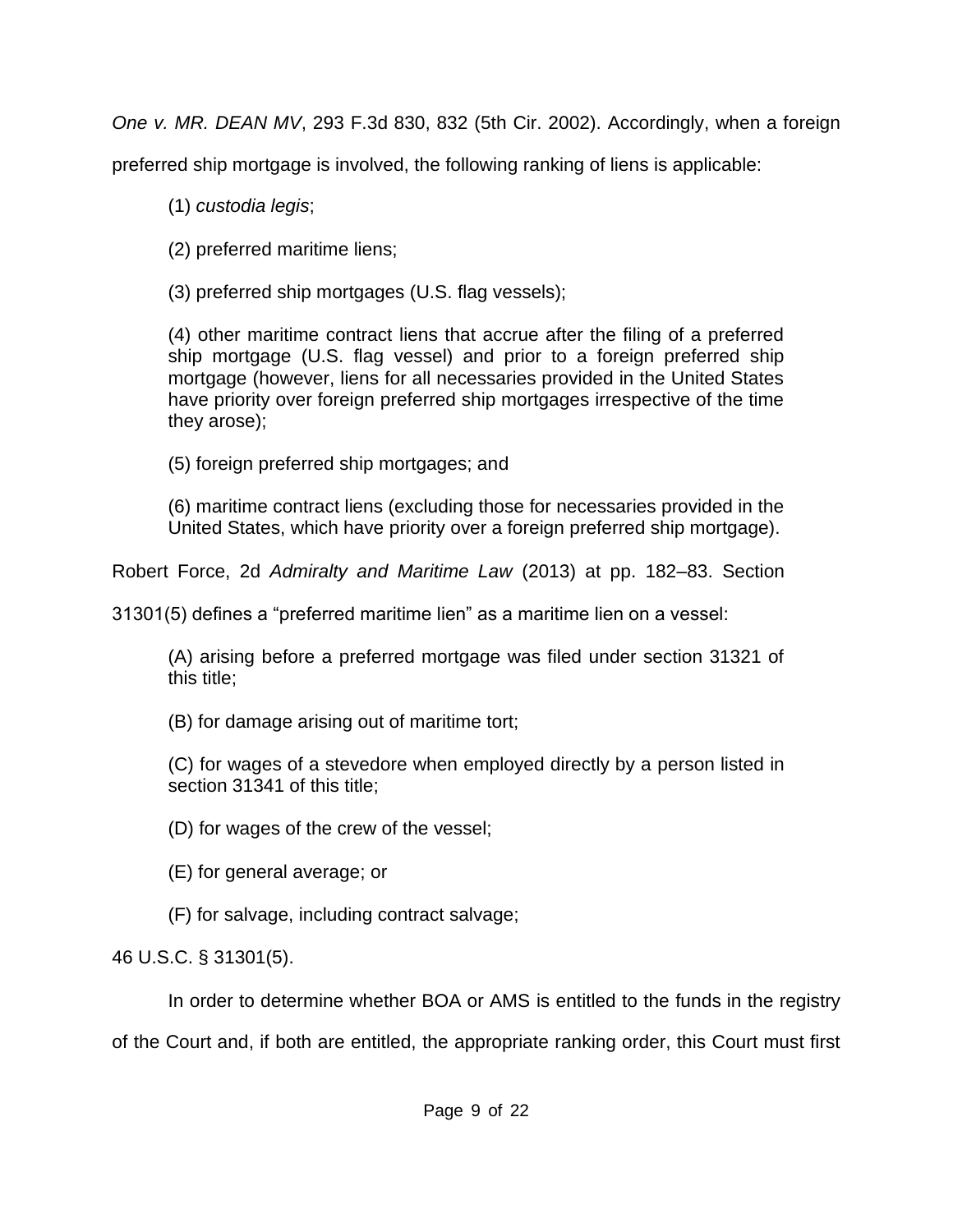establish the following: (1) whether BOA has a valid and enforceable foreign preferred ship mortgage lien, and (2) whether AMS has valid and enforceable maritime liens. The first issue is raised in BOA's Second Motion for Summary Judgment and the second issue is raised in BOA's First Motion for Summary Judgment. The Court will address each motion in that order.

# **A. Second MSJ: Validity of BOA's Mortgage**

Under the CIMLA, a preferred ship mortgage includes a mortgage that is established as a security on a foreign vessel if the mortgage was (1) executed under the laws of the foreign country under whose laws the ownership of the vessel is documented and (2) has been registered under those laws in the public register at the port of registry of the vessel or at a central office. 46 U.S.C. § 31301(6)(B). "[A] preferred mortgage is a lien on the mortgaged vessel in the amount of the outstanding mortgage indebtedness secured by the vessel" and it provides the mortgagee with a cause of action to enforce the lien in federal court upon the default of any term of the preferred mortgage. 46 U.S.C. § 31325(b)(1). Specifically, the CIMLA states that in the event of default, the mortgagee may:

> (1) enforce the preferred mortgage lien in a civil action in rem for a . . . foreign vessel;

> (2) enforce a claim for the outstanding indebtedness secured by the mortgaged vessel in—

(A) a civil action in personam in admiralty against the mortgagor, maker, comaker, or guarantor for the amount of the outstanding indebtedness or any deficiency in full payment of that indebtedness; and

(B) a civil action against the mortgagor, maker, comaker, or guarantor for the amount of the outstanding indebtedness or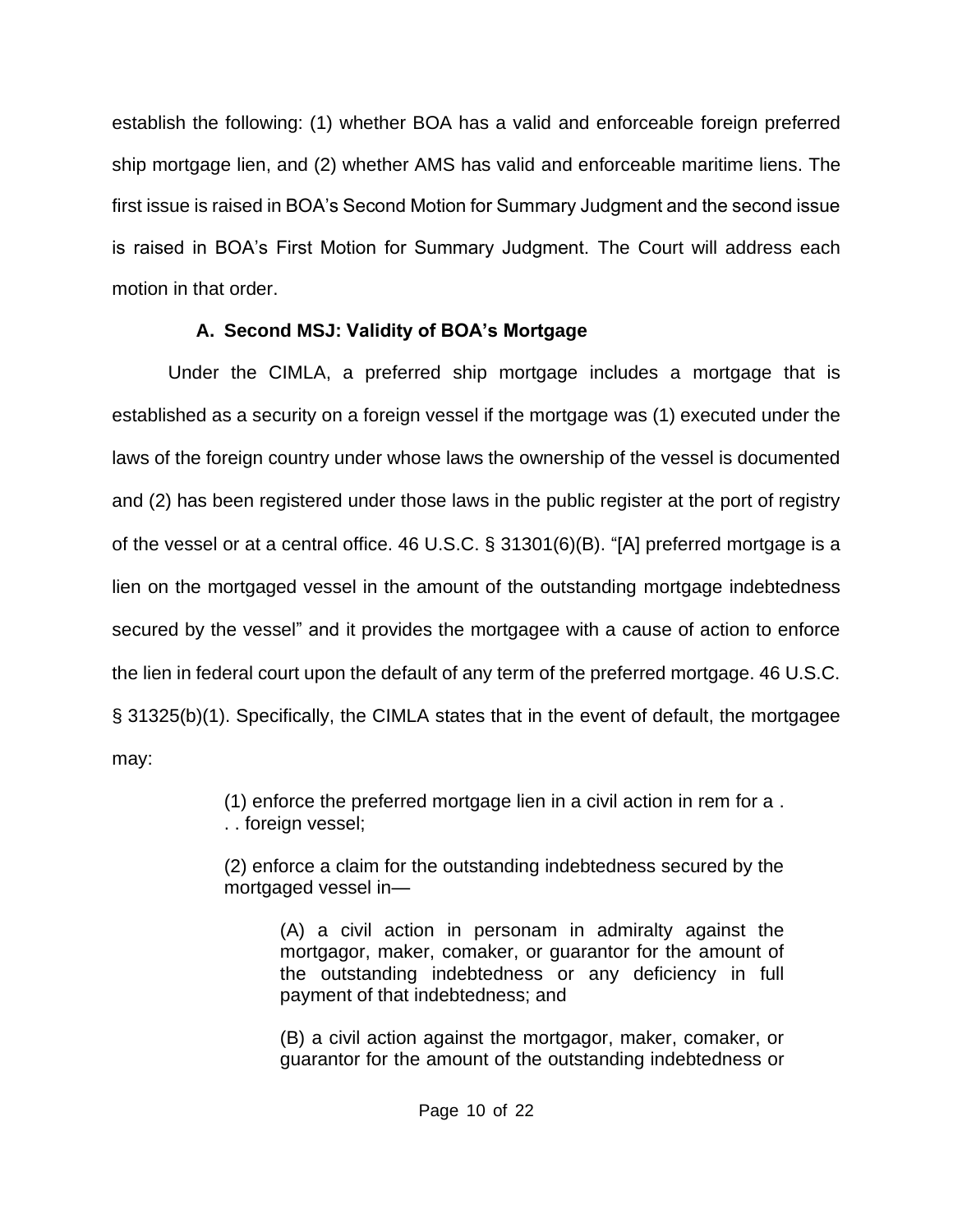any deficiency in full payment of that indebtedness . . .

46 U.S.C. § 31325(b)(1)–(2).

A review of the record reveals that BOA has provided sufficient evidence showing that it has a valid foreign preferred ship mortgage and that Sunset Shipping defaulted on its payment obligations. Exhibit 8, a declaration by John Nathan Held, evidences that the MARINE PRINCESS was at all material times registered in the Republic of the Marshall Islands and that the mortgage was properly recorded in the Maritime Office of the Republic of the Marshall Islands, which is the public registry for documenting ownership of vessels and ship mortgages for vessels registered in the Marshall Islands. (Rec. Doc. 73-13, Exhibit 8). Moreover, the assignment of the mortgage and corresponding loan agreement to BOA from its predecessor was properly executed and recorded. (Rec. Docs. 1-4, 1-5).

The record also reflects that Sunset Shipping breached the loan agreement and the mortgage by failing to make repayments as required by Clause 6.1 of the loan agreement and that BOA, pursuant to the loan agreement, accelerated the loan. (Rec. Docs. 73-4 at p. 4-6, 73-5). Consequently, Sunset Shipping defaulted in the amount of \$27,355,187.43, inclusive of accrued and default interest, and BOA can enforce its preferred mortgage to recover that indebtedness. Thus, because BOA meets the statutory definition of a preferred ship mortgage, BOA has a valid and enforceable preferred ship mortgage lien on the MARINE PRINCESS in the amount of \$27,355,187.43.

Notably, Sunset Shipping and AMS do not dispute the validity of BOA's foreign preferred ship mortgage or dispute that Sunset Shipping defaulted on its payment obligations under the loan agreement secured by BOA's mortgage.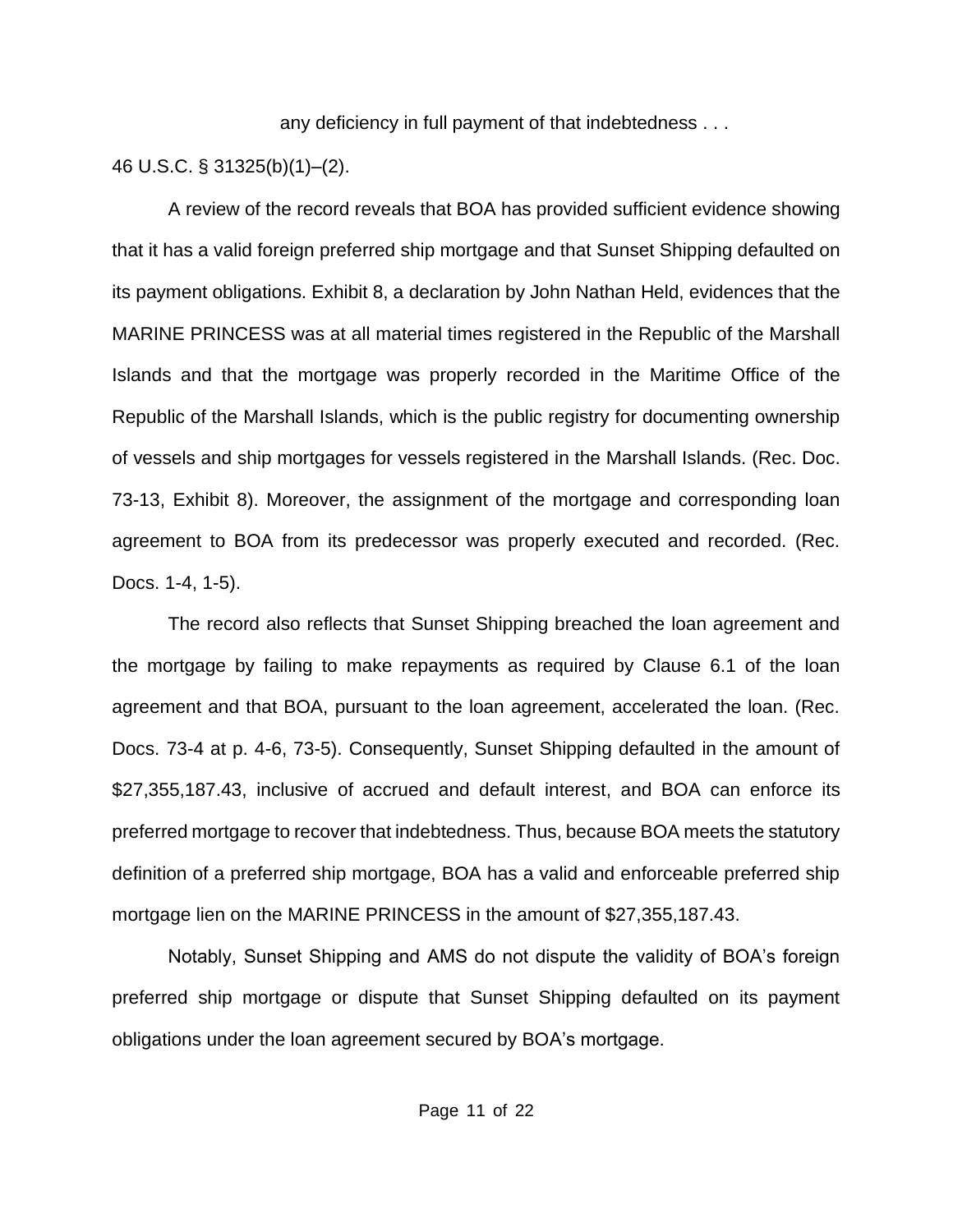Considering the foregoing, the Court finds that no genuine dispute of material fact exists as to Sunset Shipping's default and the validity of BOA's mortgage. Accordingly, BOA is entitled to foreclose on its mortgage due to Sunset Shipping's default, and the Court grants BOA's Second Motion for Summary Judgment (Rec. Doc. 73).

Thus, the remaining issue before the Court is whether AMS has valid maritime liens against the MARINE PRINCESS, and, if so, whether BOA's mortgage outranks those liens.

### **B. First MSJ: Validity of AMS's Liens & Ranking**

In BOA's First Motion for Summary Judgment, BOA requests this Court to dismiss AMS's claims in intervention, arguing that AMS does not have valid maritime liens and, even if AMS has valid liens, BOA's foreign preferred ship mortgage primes or outranks them. (Rec. Doc. 72). BOA explains that the charter party underlying AMS's claims is subject to English law which does not recognize an *in rem* remedy or lien for breach of a charter party. (Rec. Doc. 72-3 at p.1). Even if AMS does have a lien for breach of a charter party, BOA claims its preferred ship mortgage outranks this lien because it arose after BOA's mortgage. (*Id.* at p. 7). BOA also argues that AMS does not have a lien for the value of the bunkers which AMS allegedly arranged to load aboard the vessel because AMS did not physically supply the bunkers and because AMS was the charterer in control of the vessel at the time it purchased the bunkers. (*Id.* at p. 2). Even if AMS does have a lien for necessaries, BOA claims its foreign preferred ship mortgage outranks this claim given that the necessaries were not supplied in the United States. (*Id.*).

AMS argues in opposition that, as the time charterer of the vessel, AMS possesses a maritime lien on the vessel *in rem* and a claim against Sunset Shipping *in personam*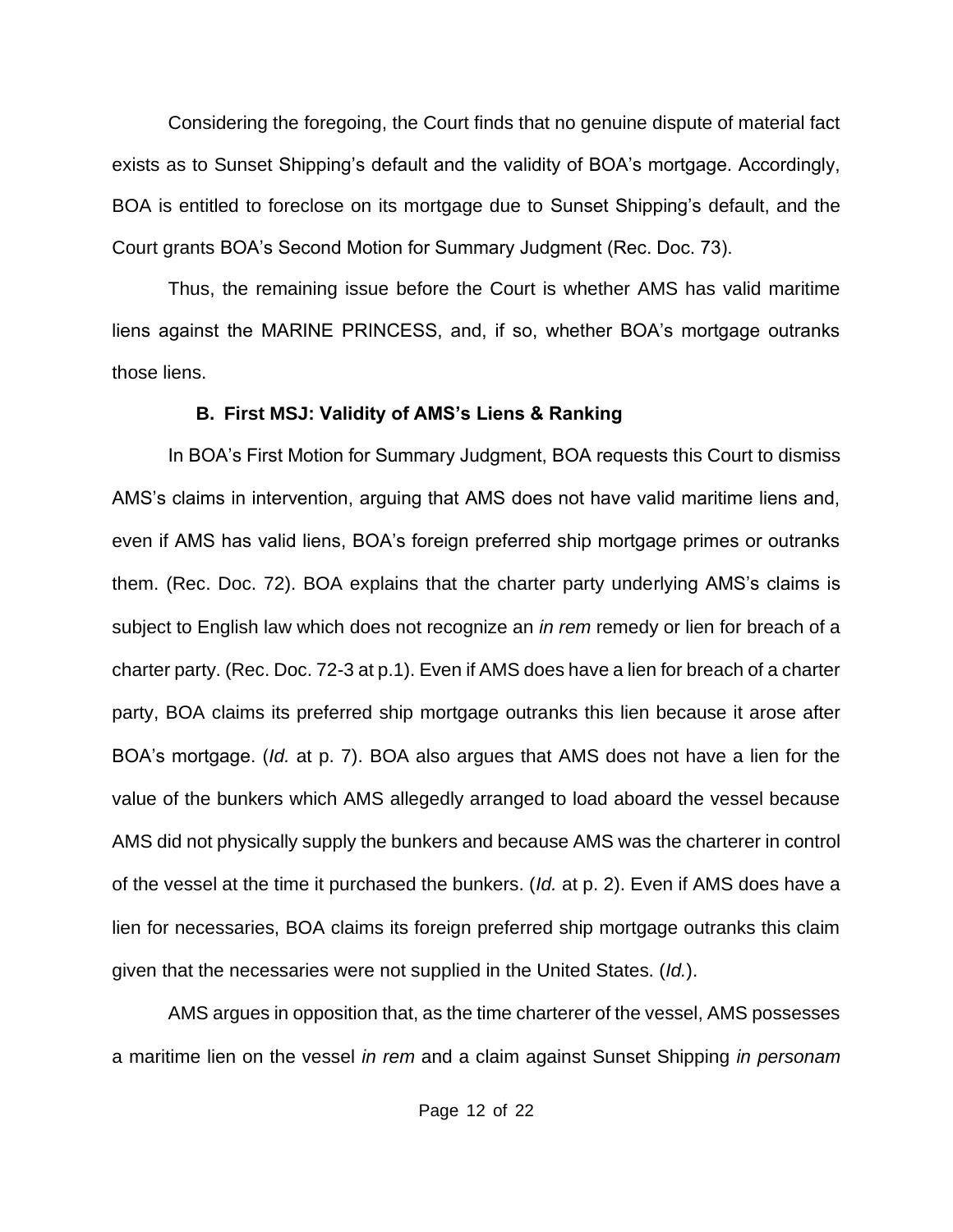due to Sunset Shipping's breach of the charter party. (Rec. Doc. 74 at p. 1). AMS states that prior to the vessel's arrest on March 19, 2021, it purchased 737.261 MT of VLSFO fuel and 80.267 MT of LSMGO fuel ("bunkers") on March 2, 2021, and, thus, at the time of the judicial sale of the vessel, AMS owned what remained of these bunkers. (*Id.* at p. 2). By virtue of its maritime lien against the vessel, AMS claims it should be afforded the process to assert its claim. (*Id.*). AMS argues (in what seems like a vague attempt to address BOA's argument that English law governs) that BOA is not a party to the contract between AMS and Sunset Shipping and, thus, should not be permitted to enforce or avail itself of the benefits of its terms. Instead, "the proper course of action is for the Court sitting in admiralty to remedy BOA's unjust enrichment." (*Id.* at p. 3).

Whether AMS has valid maritime liens for breach of the charter party and for necessaries turns on whether United States law or English law applies. Although U.S. law provides for liens for breach of a charter party and liens for necessaries, English law does not. Under English law, a maritime lien exists only for salvage, collision damages, seaman's wages, bottomry, master's wages, and master's disbursements. *The Halcyon Isle* [1981] A.C. 221, per Lord Diplock at pp. 232–33; *see also* C. Hill, K. Soehring, T. Hosoi, & C. Helmer, *Arrest of Ships* 2-3 (1985); *see also* S. Harley, *How to Secure a Maritime Lien* 40-43 (1981). Notably the list does not include liens for breach of a charter party or for necessaries.

According to the complaint in intervention, the charter party between AMS and Sunset Shipping is governed by English law.<sup>3</sup> BOA cites to this statement as proof that

<sup>&</sup>lt;sup>3</sup> "The Charter Party is governed by English law and provides for arbitration in London." (Rec. Doc. 28 at ¶8, Verified Complaint in Intervention).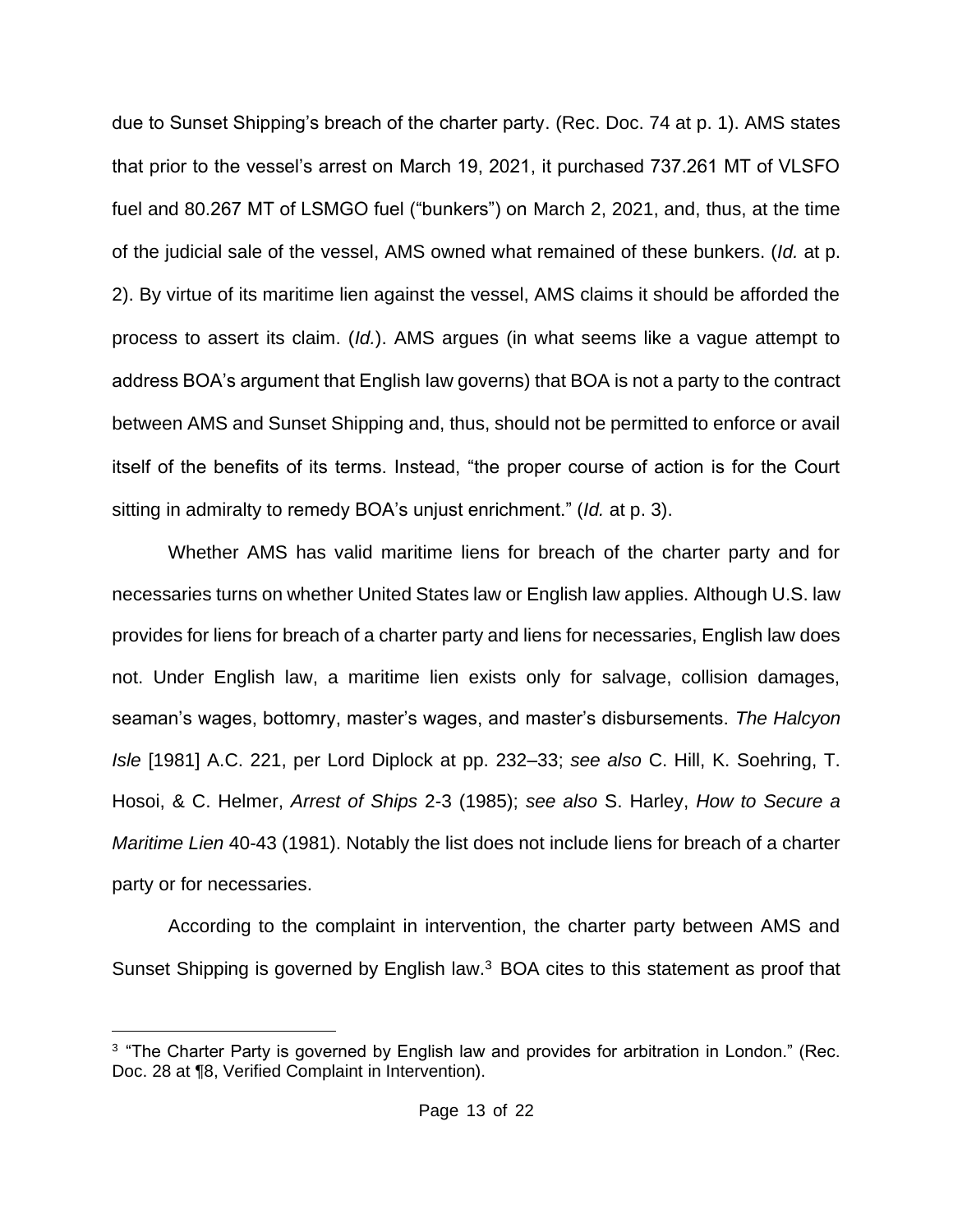English law should govern the creation of maritime liens in this case. AMS does not explicitly dispute the argument that English law governs but argues that the terms of the contract should not exclude AMS's claim. Neither party attaches the actual charter party or cites to any outside evidence (other than the verified complaint in intervention) to support or oppose the argument that English law applies.

Cases within the Fifth Circuit suggest that the language within the parties' contract can control which law determines the existence of maritime liens. *See Liverpool and London S.S. Protection and Indem. Ass'n Ltd. v. QUEEN OF LEMAN MV*, 296 F.3d 350 (5th Cir. 2002) (examining the contract between the parties to determine whether English law determines the existence of a maritime lien for necessaries and holding that English law applies); *see also Marine Oil Trading Ltd. v. M/V SEA CHARM,* CIV.A. 02-2281, 2003 WL 292309 (E.D. La. Feb. 10, 2003) ("Courts in this district routinely apply the English legal standard for the existence of maritime liens where contracts expressly designate that English substantive law governs."); *Bolongon v. M/V NOR ATLANTIC,* CIV. A. 99- 1261, 1999 WL 804070 (E.D. La. Oct. 5, 1999) ("where a service contract is governed by English law, the existence of a maritime lien is to be determined by English law, not the law of the forum.") (*citing J.P. Provos Mar. S.A. v. M/V AGNI,* CIV. A. 99-106, 1999 WL 558151 (E.D. La. July 28, 1999); *see also Sembawang Shipyard, Ltd. v. Charger, Inc.,*  955 F.2d 983 (5th Cir.1992). However, in all of these cases, the courts were provided with the actual contract or exact excerpts of the relevant language and the holdings differed depending on the specific phrasing of the choice-of-law language within the contracts.

Here, the Court does not have the benefit of reviewing the relevant language in the charter party agreement, as it is not in the record. Without seeing the actual language of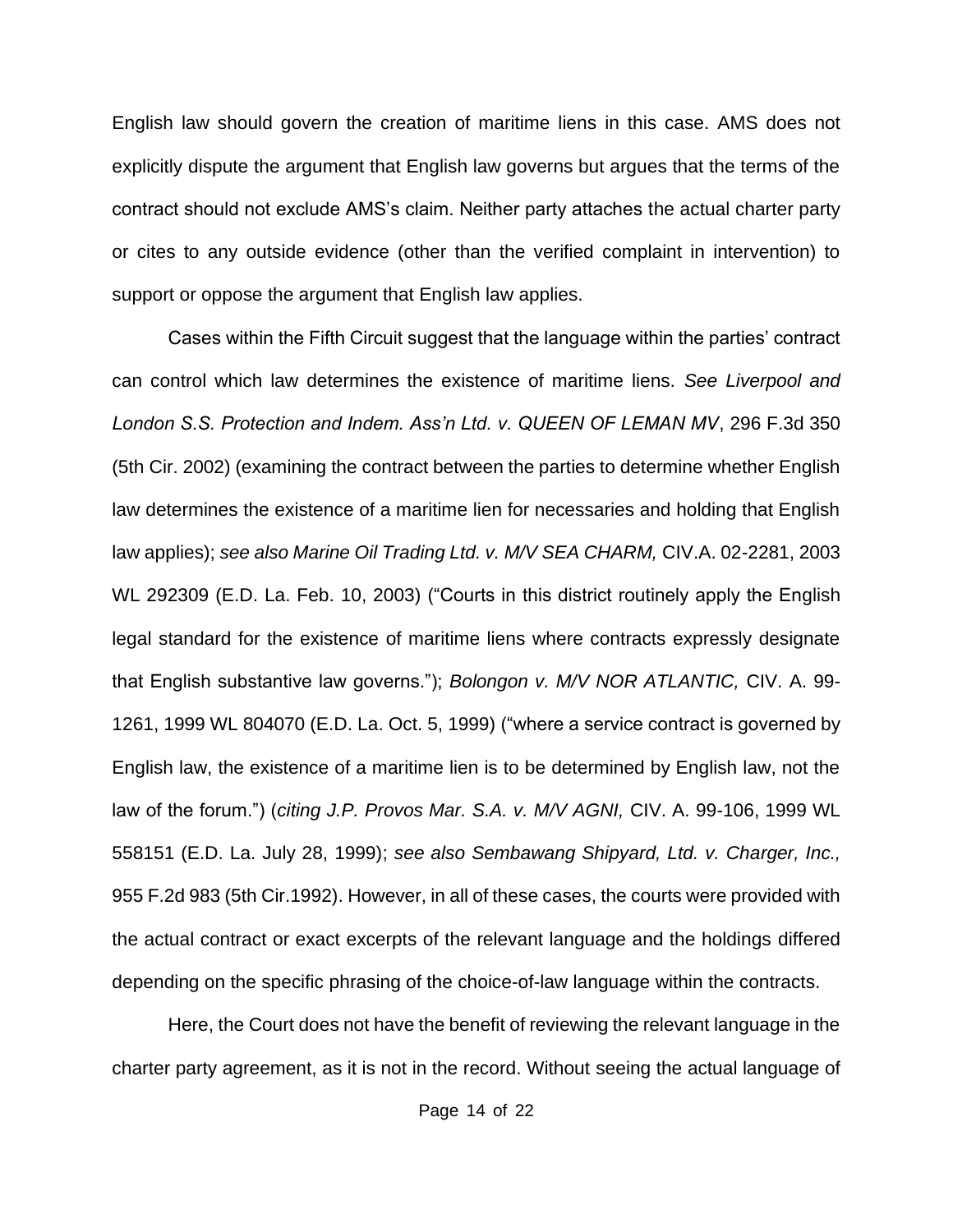the contract between the parties in this case, the Court is deprived of determining with any degree of certainty whether English law governs the creation of maritime liens. Regardless of whether U.S. or English law governs, however, the Court finds that any maritime liens held by AMS are outranked by BOA's mortgage.

### *Lien for Breach of the Charter Party*

As mentioned above, English law does not provide for a maritime lien with respect to claims for breach of a charter party. Under U.S. law, breach of a charter party gives rise to a maritime lien. *International Marine Towing v. Southern Leasing Partners, Ltd.*, 722 F.2d 126, 130–33 (5th Cir. 1983); *Bank One, Louisiana N.A. v. MR. DEAN MV*, 293 F.3d 830, 832 (2002). Even if we assume that U.S. law applies, and that AMS has a valid maritime lien for breach of a charter party, BOA's preferred mortgage outranks the lien.

Under U.S. law, a maritime lien for breach of a charter party will be a preferred maritime lien if it attaches before a ship mortgage is filed, i.e. recorded. *Bank One*, 293 F.3d at 832 (*citing* 46 U.S.C.§ 31301(5)(A)). The lien attaches when the vessel owner places the vessel at the charterer's disposal even though the breach might have occurred much later in time. *Id.* at 835; *Rainbow Line, Inc. v. M/V Tequila*, 480 F.2d 1024, 1027 n. 6 (2d Cir.1973); *see International Marine Towing, Inc. v. Southern Leasing Partners*, 722 F.2d 126, 131 n. 8 (5th Cir.1983) ("Delivery of the vessel commences the performance of a time charter and removes it from executory status.").

Here BOA's mortgage was filed, or recorded, on May 12, 2014. The charter party agreement was executed on March 15, 2018. AMS does not indicate the date on which the vessel was placed at AMS's disposal. However, given that the agreement was executed on March 15, 2018, the earliest date that delivery could have occurred was that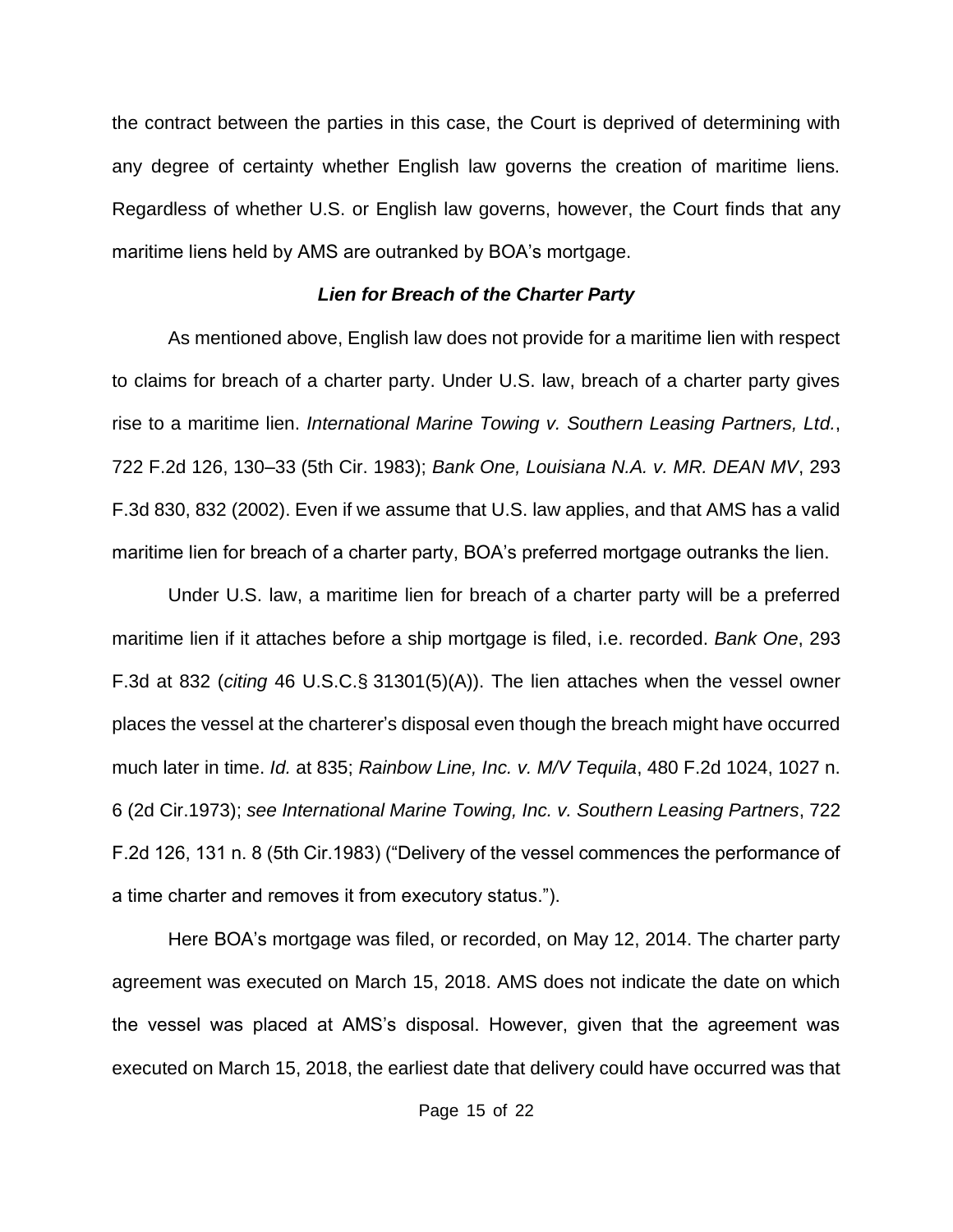same day. Because BOA's mortgage was recorded four years before March 15, 2018, BOA's mortgage clearly outranks AMS's lien.

## *Lien for Necessaries*

AMS also claims that it is entitled to the price paid for the bunkers that it purchased and provided to the vessel at its last bunkering port in Gibraltar on March 2, 2021. (Rec. Doc. 74 at p. 2; Rec. Doc. 28 at ¶14(b)). Specifically, AMS asserts that because it bought the bunkers, AMS owns the bunkers and is entitled to the value of the bunkers on board at the time of completion of discharge, in the amount of \$274,764.80. (Rec. Doc. 28 at  $\P(14(b))$ .

Again, the distinction between U.S. and English law is significant here. Clause 3 of the charter party agreement states that "the Charterers, at the port of delivery, and the Owners, at the port of re-delivery, shall take over and pay for all fuel . . . ." (Rec. Doc. 28 at ¶ 9). As previously stated, AMS's complaint in intervention states that the agreement is governed by English law, but the Court does not have the benefit of reviewing the contractual language to make that determination. Regardless, the Court finds that, under both U.S. and English law, AMS does not have a lien for necessaries and that, even if it did, BOA's mortgage outranks the lien.

Under English law, a company supplying a vessel with bunkers does not have a maritime lien; it would have only a less powerful statutory right in rem, which is only a right to arrest the debtor's ship (or other property). *See The John G. Stevens*, 170 U.S. 113, 117 (1898) ("Claims for necessaries [in England] do not possess, *ab origine*, a lien, but carry only a statutory remedy against the res, which is essentially different." (*quoting* The Gustaf, (1862) Lush 506, 508)); *Liverpool and London S.S. Protection and Indem.*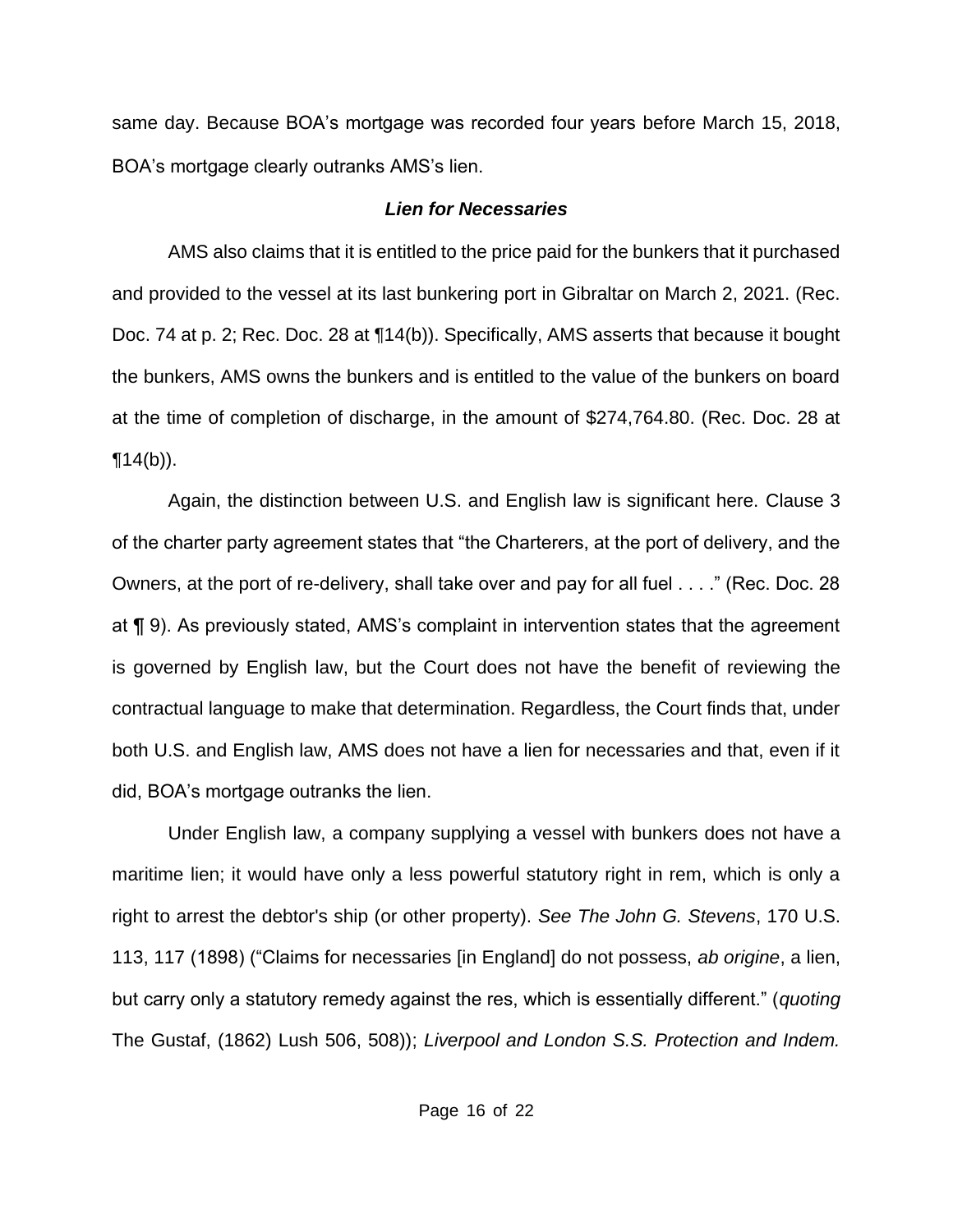*Ass'n Ltd. v. QUEEN OF LEMAN MV*, 296 F.3d 350, 352–53 (5th Cir. 2002) (holding that under English law, the plaintiff would have no maritime lien for necessaries, but under U.S. law, the plaintiff would have a lien for necessaries); *see also Cockett Marine Oil Ltd. v. M/V LION*, CIV. A. 11-464, 2011 WL 1833286 at \*3 (E.D. La. May 12, 2011) ("[W]hether Cockett is entitled to a maritime lien against the M/V LION . . . turns on which law controls: if U.S. law applies, then Cockett likely could maintain a lien for necessaries; if English law applies, however, then no such maritime lien exists for necessaries and its rule C claim fails."); *see also Marine Oil Trading Ltd. v. M/V SEA CHARM*, CIV. A. 02-2281, 2003 WL 292309 at \*3 (E.D. La. Feb. 10, 2003)("It is well settled that English law does not recognize maritime liens for the provision of necessaries").

Under U.S. law, any person providing necessaries $4$  to a vessel on the order of the owner or a person authorized by the owner has a maritime lien on the vessel. 46 U.S.C. § 31342(a)(1). The Act also provides that, in addition to the vessel owner, a "charterer" of a vessel is presumed to have authority to procure necessaries for the vessel. 46 U.S.C. § 31341(a). The "lien arises automatically upon the furnishing of necessaries." *Riffe Petroleum Co. v. Cibro Sales Corp.,* 601 F.2d 1385, 1389 (10th Cir.1979); *see Equilease Corp. v. M/V SAMPSON,* 793 F.2d 598, 602 (5th Cir.1986) ("The lien arises when the debt arises . . . .").

The purpose of providing a maritime lien for the provision of necessaries is to encourage vendors to promptly furnish vessels with supplies and repairs so as to facilitate the continued operation of vessels in commerce. *Racal Survey USA, Inc. v. M/V MOUNT* 

<sup>&</sup>lt;sup>4</sup> "Necessaries" includes repairs, supplies, towage, and the use of a dry dock or marine railway. 46 U.S.C. § 31301(4).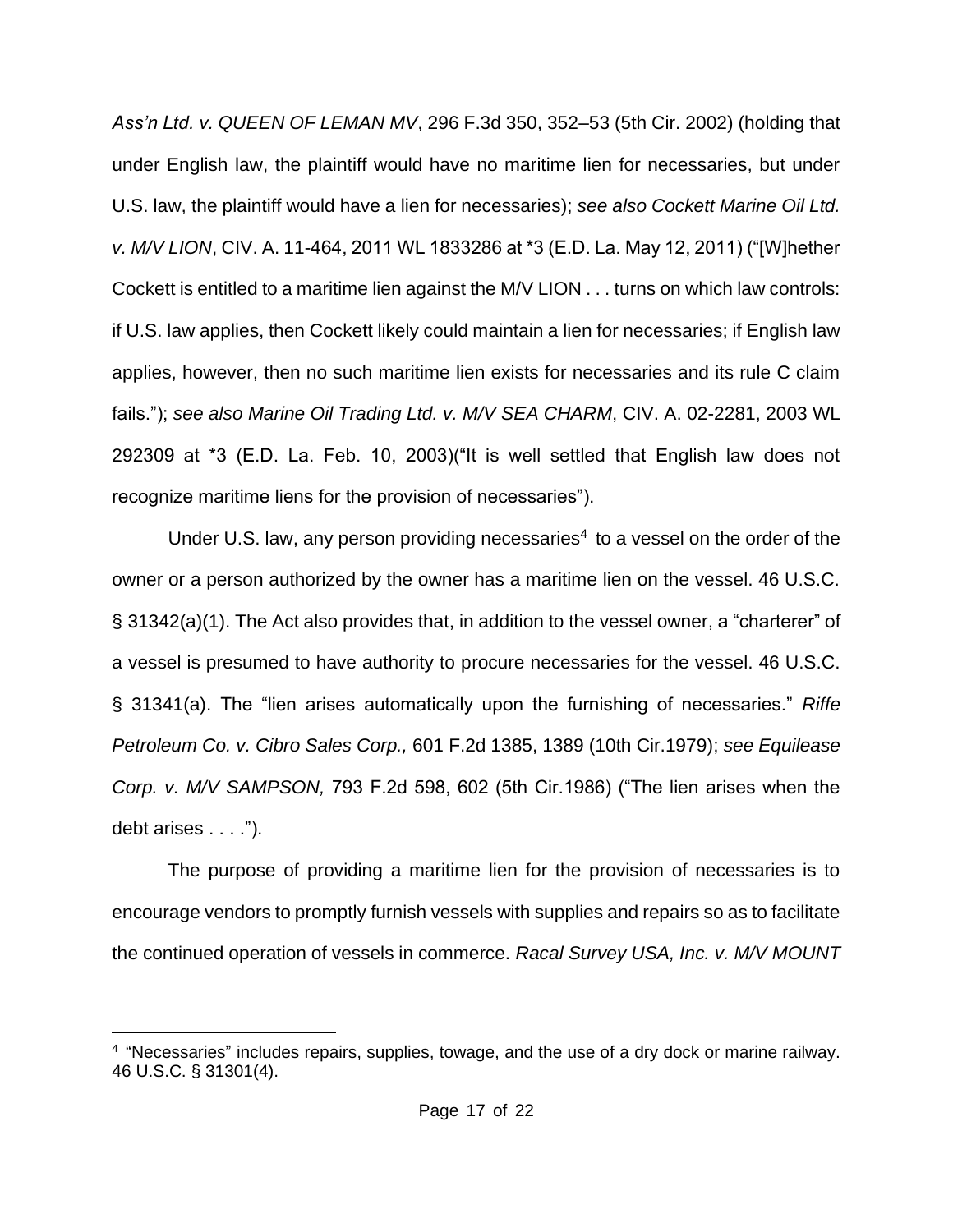*FLEET*, 231 F.3d 183, 187 (5th Cir. 2000); *Lake Charles Stevedores, Inc. v. PROFESSOR VLADIMIR POPOV MV*, 199 F.3d 220, 223-24 (5<sup>th</sup> Cir. 1999). Reliance upon the credit of the vessel itself, as opposed to the credit of the owner or some other party, is a fundamental concept underlying the maritime lien. *Lake Charles Stevedores*, 199 F.3d at 224 n.3 (*citing Equilease Corp. v. M/V SAMPSON*, 793 F.2d 598, 605 (5th Cir. 1986)). Under current law the person providing necessaries to a vessel is presumed to have relied on the credit of the vessel. *Racal Survey*, 231 F.3d at 188–89; *see* 46 U.S.C. § 31342(a)(3). The presumption is rebuttable, however, and credit to a vessel remains a prerequisite to a lien so credit to the owner negates the possibility of a lien. *Racal Survey*, 231 F.3d at 189 (*quoting Equilease*, 793 F.2d at 605).

The Court is persuaded that under the particular circumstances of this case, AMS is not entitled to a maritime lien against the MARINE PRINCESS for the provision of necessaries. Maritime liens are *stricti juris*, *Racal Survey*, 231 F.3d at 192 (*citing Piedmont & George's Creek Coal Co. v. Seaboard Fisheries Co.*, 254 U.S. 1 (1920)), because they threaten the bargained-for security that other creditors have relied upon. The law recognizes that ease of obtaining necessaries is so important to the vessel that vendors who supply and service the vessel must be protected when the owner defaults on payment. But in keeping with the narrow nature of the maritime lien, a supplier must deal with a person who has authority to bind the vessel, *see* 46 U.S.C. § 31341, and he must act in good faith, *see Lake Charles Stevedores*, 199 F.3d at 225 (noting that a supplier who has actual knowledge of a no-lien clause will not be entitled to a maritime lien), in order to obtain a lien.

In this case AMS was not acting as a supplier of necessaries to this vessel. Clause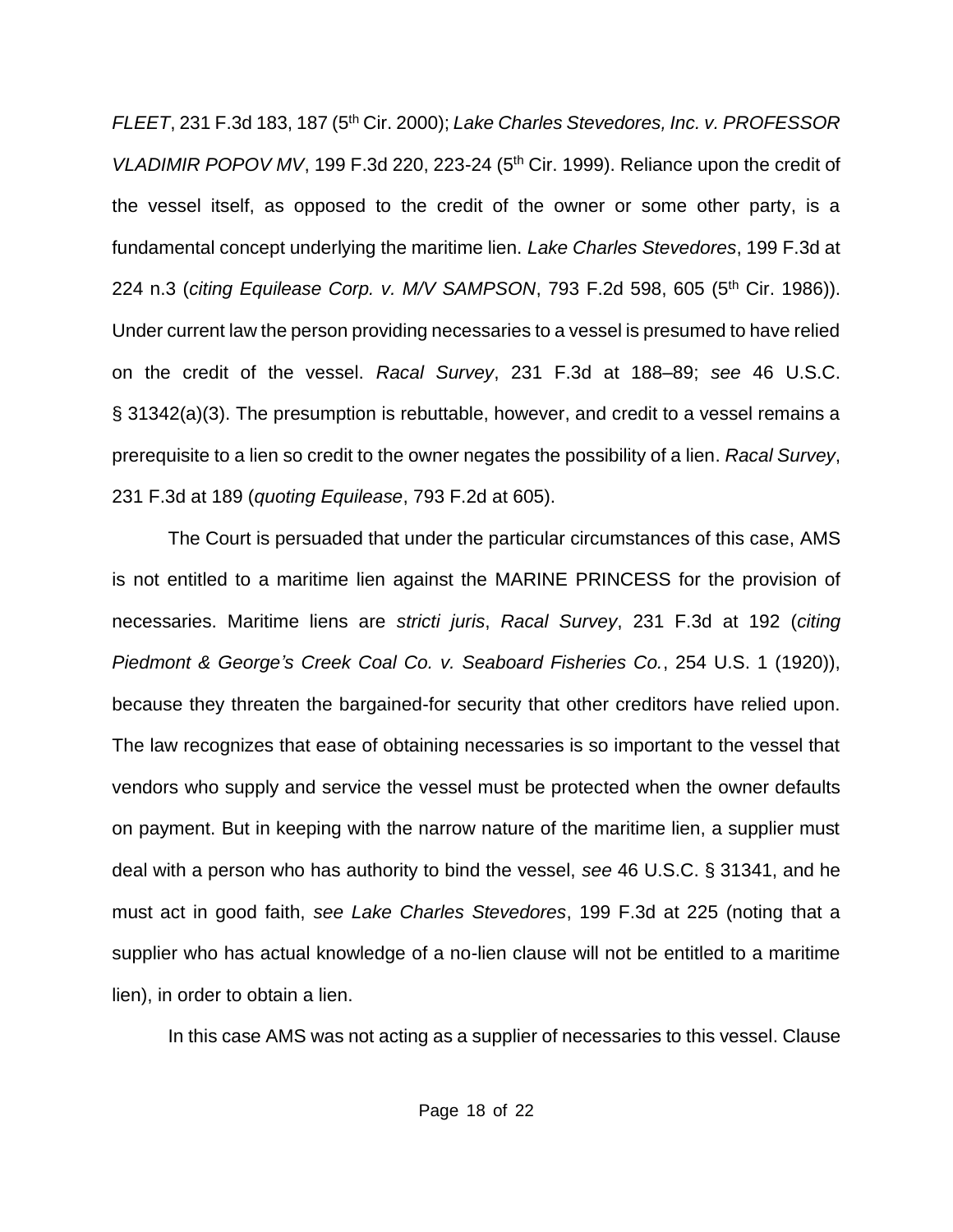3 of the time charter party in this case states that "the Charterers, at the port of delivery, and the Owners, at the port of re-delivery, shall take over and pay for all fuel . . . ." (Rec. Doc. 28 at ¶ 9). Under the clear terms of Clause 3 of the agreement, AMS had control of the vessel when it incurred the fuel expenses at the port of delivery and AMS incurred those expenses in accordance with its contractual obligation. In other words, AMS was clearly the entity with authority under 46 U.S.C. § 31341 to bind the vessel but AMS was dealing with itself in the capacity as both charterer and supplier of the services. This occurred because AMS was not acting as a third-party supplier of services to the vessel but as a party who had contracted with Sunset Shipping to charter the vessel at a profit to both parties under the terms of the Agreement. Allowing AMS to claim a maritime lien on the vessel would be contrary to the purpose of allowing bona fide suppliers the protection of a maritime lien. *See Sasportes v. M/V SOL DE COPACABANA*, 581 F.2d 1204, 1207 (5<sup>th</sup> Cir. 1978) (recognizing that parties such as owners, part owners, and joint venturers—parties who are not strangers to the vessel—cannot hold a maritime lien against the vessel for equitable reasons).

Moreover, a lien cannot exist where the supplier does not rely on the credit of the vessel itself. Although an ordinary arms-length supplier would be entitled to the presumption that it relied on the credit of the vessel, it is not so clear that such a presumption applies under these facts. Moreover, the express terms of the agreement itself belie any such presumption because the agreement leaves little doubt that AMS was relying on the credit of the owner (Sunset Shipping) when it agreed to pay for the fuel at the port of delivery.

In sum, AMS does not have a valid maritime lien for necessaries under U.S. law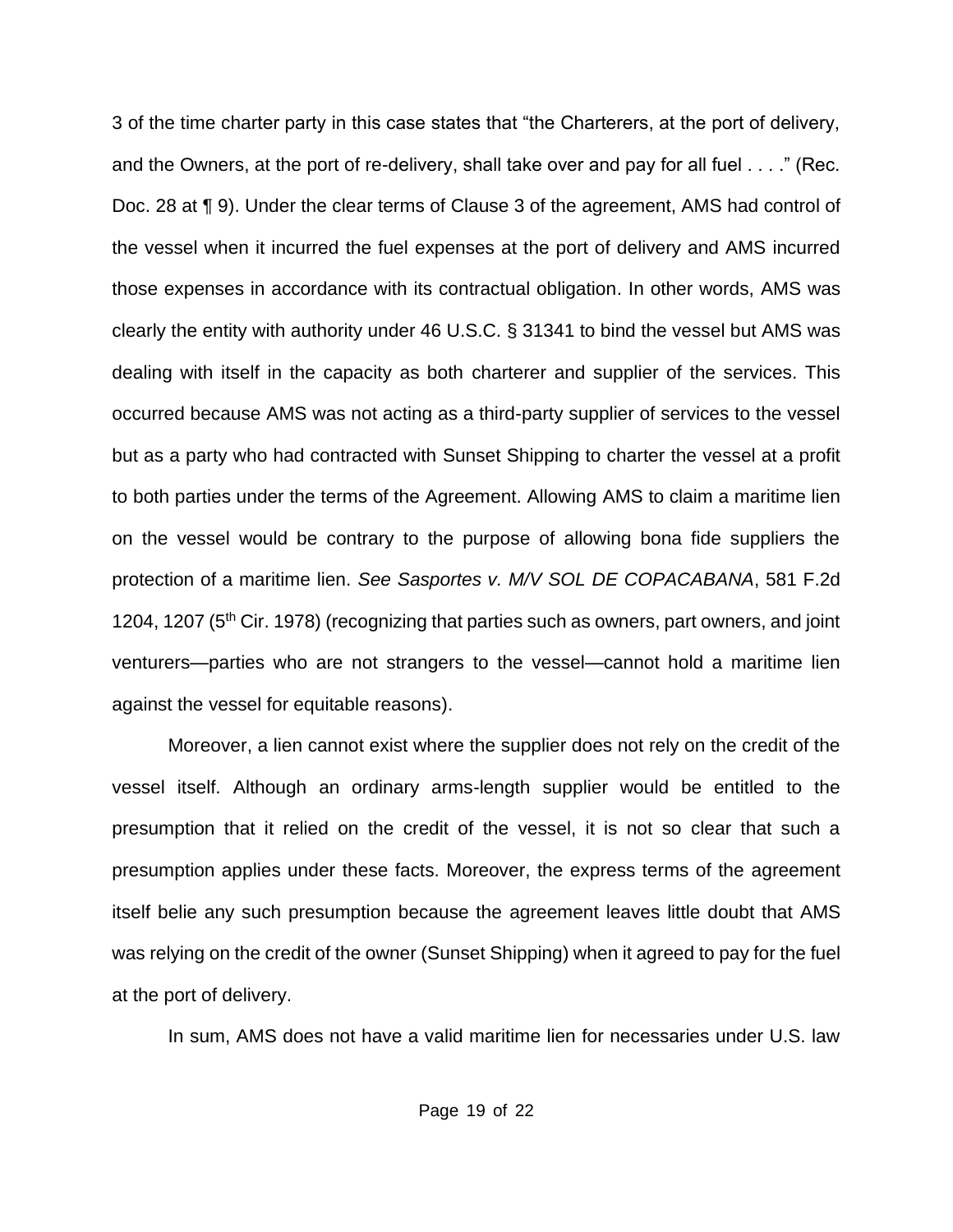or English law. However, even if AMS was entitled to a maritime lien for the bunkers, it purchased pursuant to either law, the lien would be outranked by BOA's mortgage. As stated previously, under the CIMLA, a foreign preferred ship mortgage outranks maritime liens for (1) necessaries provided before the mortgage was filed or (2) provided in the United States, regardless of when the necessaries were provided. Here, the mortgage was recorded on May 12, 2014, and the bunkers were provided on March 2, 2021, in Gibraltar. Because AMS did not provide the bunkers before the preferred mortgage arose, and because AMS's did not furnish supplies to the vessel in the United States, any potential lien for necessaries held by AMS is inferior to BOA's mortgage. *See Sasportes v. M/V Sol De Copacabana,* 581 F.2d 1204, 1209 (5th Cir. 1978)(holding that of those monies advanced to the vessel for necessaries, only those advances made in the United States have priority over the foreign preferred ship mortgage); *see also Morgan Guaranty Trust Co. v. M/V Grigorios C. IV.*, 615 F.Supp. 1444 (1985)(holding that even if intervenor was entitled to a lien for necessaries for oil supplied to the vessel, the oil was not supplied in the United States and, therefore, the lien is inferior to Plaintiffs' mortgage).

#### **IV. CONCLUSION**

In sum, BOA holds a valid preferred ship mortgage, Sunset Shipping defaulted on that mortgage, and as a result BOA is entitled to a judgment against the MARINE PRINCESS in the amount of Sunset Shipping's indebtedness. Further, BOA is entitled to the funds in the registry of the Court from the sale of the MARINE PRINCESS because, despite whether AMS has valid maritime liens or not, BOA's preferred ship mortgage lien outranks any of AMS's potential maritime liens.

What is unclear and cannot be resolved with the scant evidence before the Court,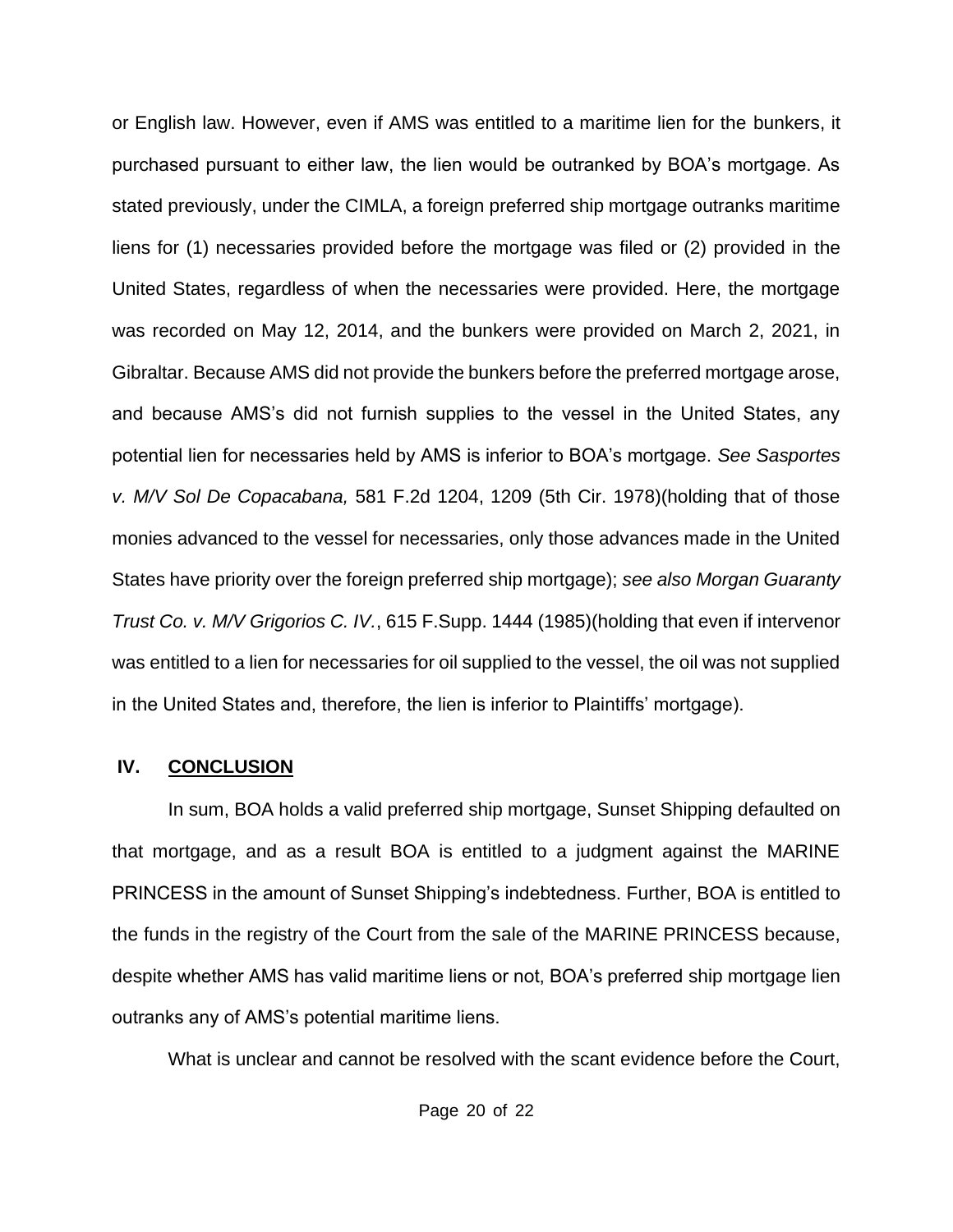is whether AMS has valid maritime liens against the MARINE PRINCESS. If English law applies to the creation of maritime liens in favor of Intervenor AMS, AMS does not have a lien for breach of the charter party agreement or a lien for necessaries. If U.S. law applies instead, AMS has a maritime lien for breach of the charter party and possibly has a lien for necessaries, but BOA's mortgage outranks the liens. Regardless, BOA has firstpriority ranking and shall receive the proceeds of the sale of the MARINE PRINCESS located in the Court's registry. However, the Court is not releasing the funds at this time because the litigation is ongoing.

Accordingly;

**IT IS ORDERED** that Plaintiff Bank of America's **Motion for Summary Judgment to Enforce Preferred Ship Mortgage (Rec. Doc. 73),** wherein Plaintiff declares that it has a valid foreign preferred ship mortgage on the M/V MARINE PRINCESS, under which mortgage Sunset Shipping has defaulted, is **GRANTED.**

**IT IS FURTHER ORDERED** that judgment be entered against the M/V MARINE PRINCESS, in rem, and in favor of Plaintiff Bank of America in the full amount owed by Sunset Shipping under the loan agreement and mortgage. As stated above, the outstanding indebtedness owed by Sunset Shipping is \$27,355,187.43, inclusive of accrued and default interest due and owing under the loan agreement as of April 27, 2021, plus applicable default interest, costs and expenses of enforcement, and net of contractually agreed offsets.

**IT FURTHER ORDERED** that Bank of America's **Motion for Summary Judgment (Rec. Doc. 72)** is **GRANTED IN PART AND DENIED IN PART.** The motion is granted to the extent that Bank of America seeks a ruling that its mortgage outranks any potential